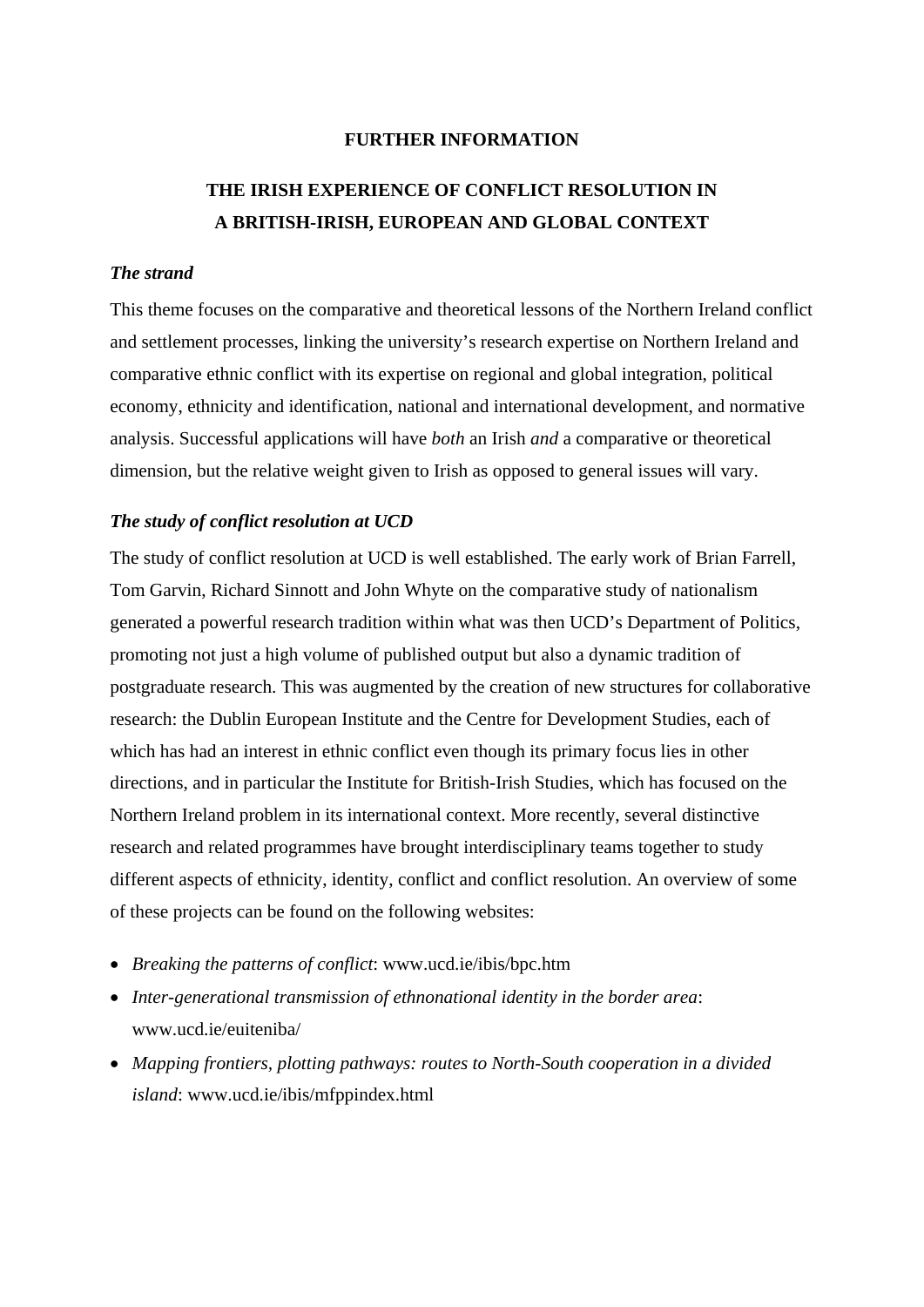### *Call for applications*

The focus of research undertaken under this broad theme will reflect *inter alia* the expertise and interests of the applicants for the doctoral and post-doctoral positions being advertised, and ongoing collective research projects in the university. An interdisciplinary panel is available to supervise projects and to participate in a series of expert workshops which will bring together the faculty, scholars and fellows involved in this strand. Funded research projects within the Institute for British Irish Studies (www.ucd.ie/ibis) provide a focus for joint activity.

Applications for the post-doctoral research positions are invited from scholars who have recently completed a PhD in a relevant area of social science or a related discipline, and have experience and interest in carrying out research relevant to the theme. An outline of the broad research topics which the applicant would most wish to pursue and how their qualifications and experience to date equip them to do so should accompany the application.

Applications for the doctoral scholarships are invited from graduates in social science or a related discipline who wish to undertake research leading to a doctorate on a topic directly related to the theme. An outline of the broad area of research envisaged at this stage should accompany the application.

Applications on any area of the broad theme will be considered, but we welcome in particular applications which focus on settlement processes and post-conflict institution building in their political-economic, normative, geo-political and/or constitutional context. In addition, applications that connect the empirical study of popular attitudes, identification and values with theories of conflict and settlement and/or that connect individual and micro-interactional patterns with the institutional change involved in conflict resolution would be welcome.

#### *Job descriptions*

### *Post-doctoral fellows*

The primary task of the Postdoctoral Fellow is to contribute research of international publishable standard on topics connected with the theme under which they are appointed. This work may be a continuation of existing research that the Fellow was engaged in prior to appointment or may consist of new projects. The Fellow may work as sole researcher on project(s), as a member of a research team, or a combination of the two. The Fellow will

-2-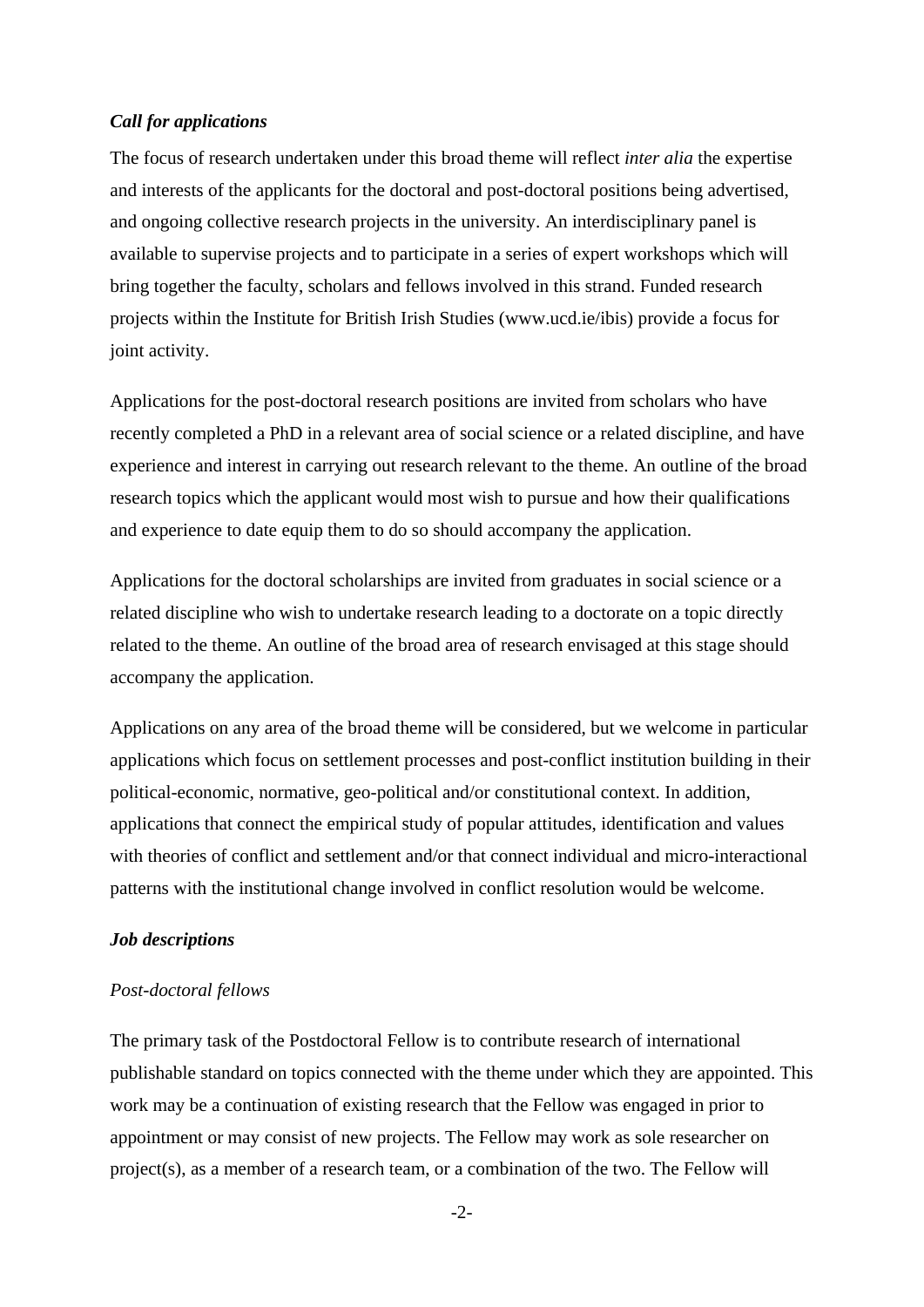report to a team leader with whom the schedule of work to be carried and working relationships with other relevant researchers will be negotiated and agreed. The Fellow may be required to contribute to the administration of activities related research on the theme (e.g. organising conferences and seminars) and/or to contribute to either undergraduate or postgraduate teaching. Administration and teaching together will not exceed 20 per cent of the Fellow's working time.

### *Doctoral scholars*

The primary tasks of doctoral scholars will be to participate in course-work and carry out supervised research such as will lead to an award of a PhD in accord with UCD regulations. Doctoral scholars will also normally be required to contribute 20 per cent of their time to teaching.

## *Further information*

Enquiries may be made to John Coakley (john.coakley@ucd.ie) or Jennifer Todd (jennifer.todd@ucd.ie).

# *Appendix: UCD researchers in the area*

*Note: The following list is not exhaustive, and confines descriptions of research interests to those in this thematic area.* 

- **Baker, John** (School of Social Justice): equality and inequality, equality policy in normative and empirical perspectives: inequality/equality and conflict
- **Bric, Maurice** (School of History and Archives): Irish-US relations; historical dimension to conflict in Ireland
- **Brugha, Cathal** (Michael Smurfit School of Business): Conflict resolution and the cross-over of trust and risk between political and management-business relationships; modelling conflict (and conflict resolution) using inter-locking game theory-based dilemmas
- **Coakley, John** (School of Politics and International Relations): Northern Ireland conflict; nationalism in Ireland in comparative perspective; comparative ethnic conflict resolution
- **Doyle, Gerardine** (Michael Smurfit School of Business): Programmes of positive engagement with the public sector in exploring new issues in a changing Ireland
- **Duer, Andreas** (School of Politics and International Relations): international political economy, negotiation processes
- **Durac, Vincent** (School of Politics and International Relations): development studies: Middle East politics
- **Fahey, Tony** (School of Applied Social Science): aspects of social policy in Ireland and the European Union
- **Fanning, Ronan** (School of History and Archives): British-Irish relations in the twentieth century